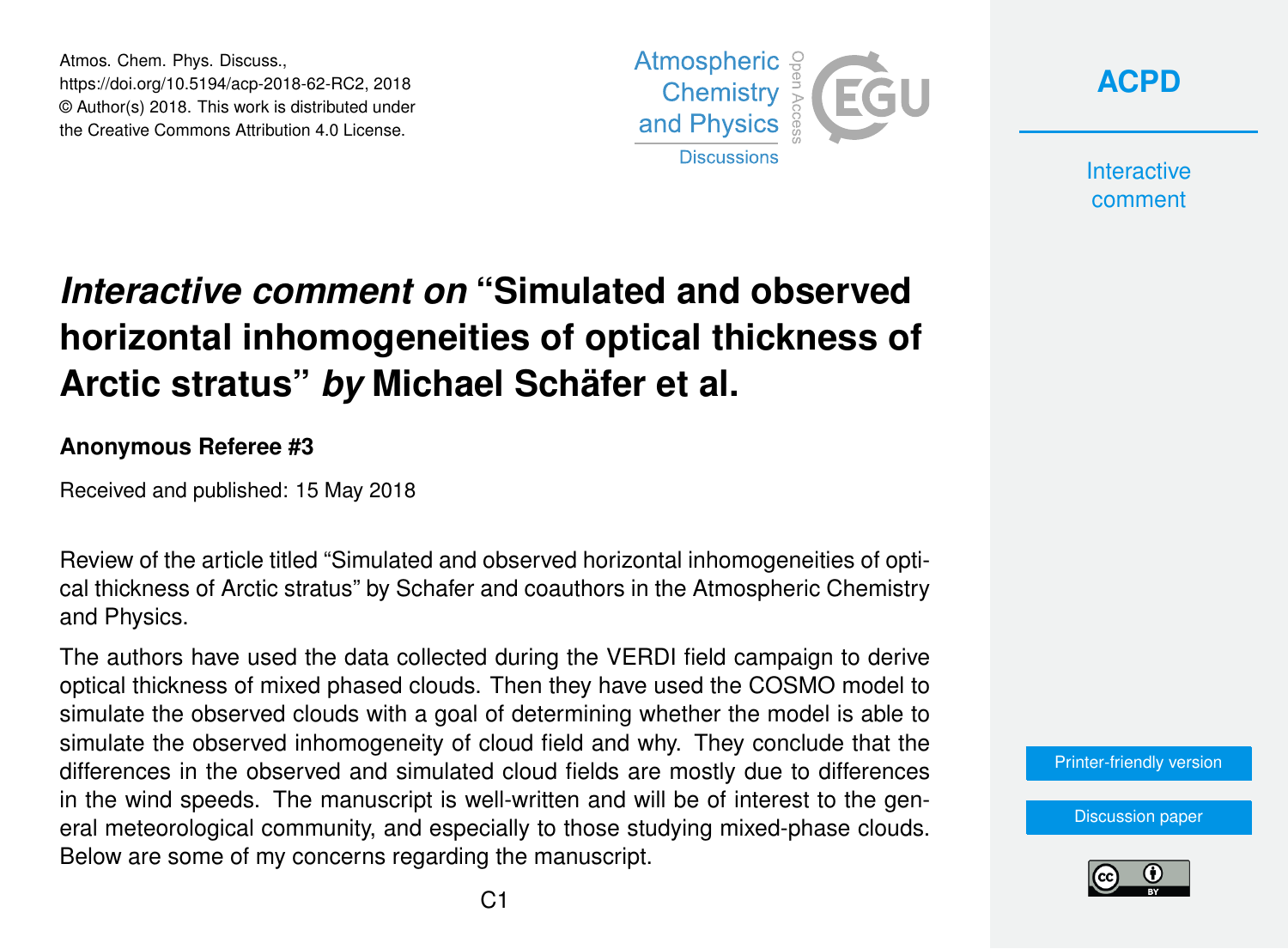Major Issues: The introduction is too long. Even after reading the second page, I am not sure why we should worry about the inhomogeneity in the cloud radiation properties aka optical depth. Is it because we need better sub-grid characterization of radiative properties in global climate models? It will be better if the authors explicitly state the specific objective of the study.

It is unclear why you chose wind speed as a tuning parameter. By increasing wind speeds you are simple changing the fluxes in the boundary layer and hence the turbulence. So essentially your results are suggesting that we greater turbulence produces higher inhomogeneity, which makes sense. It will be better if the authors can probe this. One way to tackle this would be to make some simulations where the winds are the same, but you increase the surface fluxes.

Lastly, the authors should show the comparison between the model reported liquid water paths, and cloud boundaries with those observed during the campaign. I think this will make the article complete. Thanks.

Minor Issues:

Line 58: Need reference to justify that sentence.

Line 101-102: I would simply say that the cloud fraction decreased. The word "dissolved" seems inappropriate in terms of clouds.

Line 121: By "ten fields" I believe you mean ten snapshots?

Section 3.1: Please describe the radiation and cloud schemes used in the model. Since you are evaluating optical depth, which is a radiative property, it is important to know this. Also mention how often the two schemes are talking to each other. Thanks.

Line 273-279: Please rephrase these sentences. It is confusing to read "large resolution" etc. thanks.

Figure 5e and 5f: There is no "grey dotted line" in the plot.

**[ACPD](https://www.atmos-chem-phys-discuss.net/)**

**Interactive** comment

[Printer-friendly version](https://www.atmos-chem-phys-discuss.net/acp-2018-62/acp-2018-62-RC2-print.pdf)

[Discussion paper](https://www.atmos-chem-phys-discuss.net/acp-2018-62)